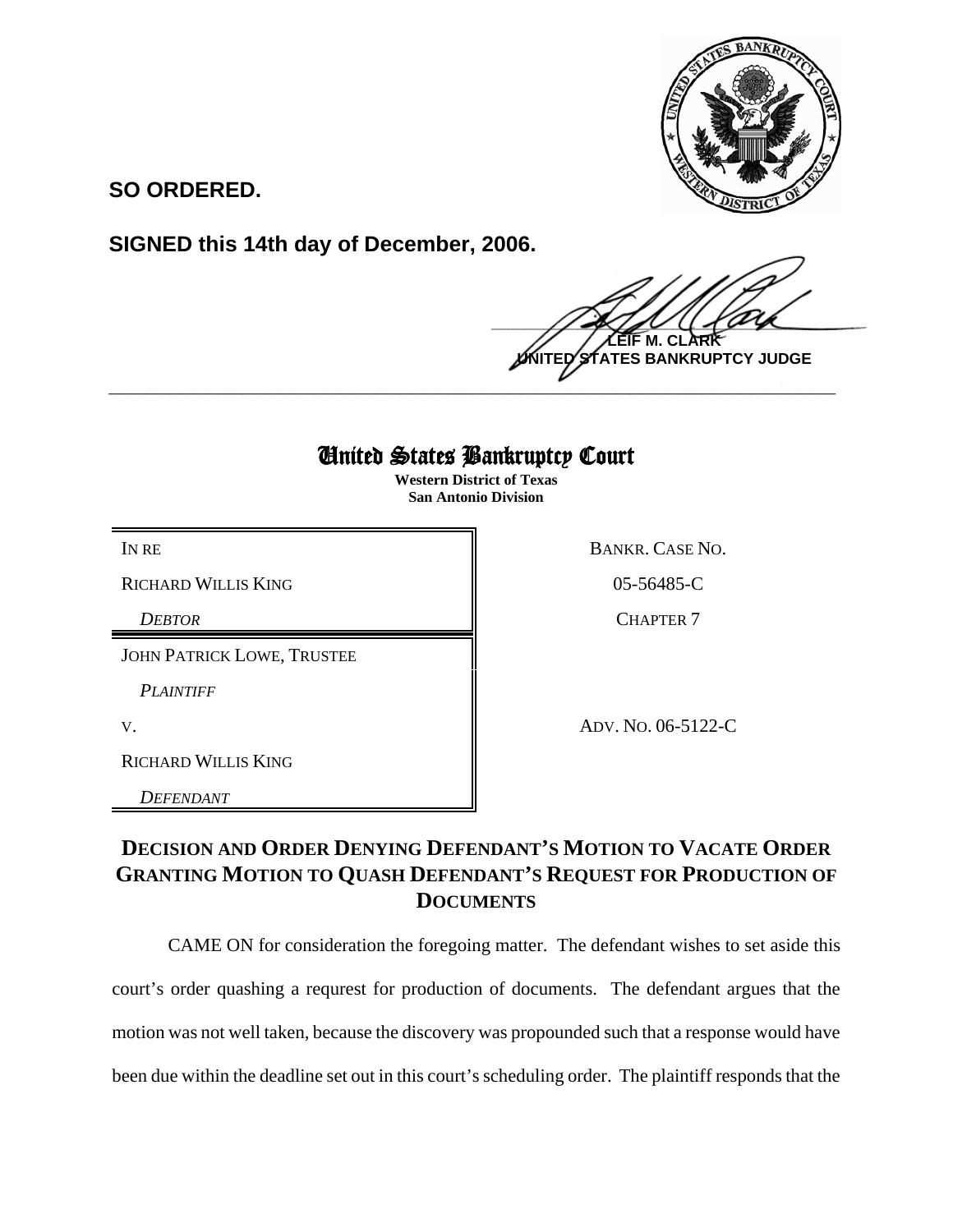motion to vacate is inappropriate because the defendant failed to timely respond to the underlying motion to quash. The plaintiff argues, in essence, that the defendant is making arguments now that it could have and should have made within ten days of the filing of the motion, per the Local Rules of this court. By failing to do so, it has, says the plaintiff, waived those arguments, which cannot now be urged for the first time under Rule 9023. Alternatively, the plaintiff says that the defendant misunderstands how to compute the response time on a motion for production, under Rule 34 of the Federal Rules of Civil Procedure.

The plaintiff is correct on both counts. First, the motion to vacate is construed as a motion for new trial or to alter or amend order, under Rule 9023 of the Federal Rules of Bankruptcy Procedure. Rule 9023 incorporates Rule 59 of the Federal Rules of Civil Procedure. Rule 59(e) states that a "motion to alter or amend a judgment shall be filed no later than 10 days after entry of the judgment." FED.R.CIV. P. 59(e); FED.R.BANKR. P. 9023 (incorporating Rule 59). "Rule 59(e) has been interpreted as covering motions to vacate judgments, not just motions to modify or amend." *Ford v. Elsbury*, 32 F.3d 931, 937 (5th Cir. 1994). The Seventh Circuit has commented, with regard to such motions, that it is not appropriate to use such motions to present the arguments that should have been timely presented before the court ruled on the matter. *See Matter of Reese*, 91 F.3d 37, 39 (7th Cir. 1996). The defendant movant here should have, under our Local Rules, responded to the plaintiff's motion to quash within ten days. He failed to do so, and the order was entered granting the motion. The movant only now urges what he should have urged within ten days of the service of the motion. Rule 9023 is not an appropriate vehicle to urge an argument that was not timely raised prior to the entry of the order. *Reese*, 91 F.3d, at 39.

The motion should be denied on its merits as well. To count days under Rule 34(b), the first day to count is the first day following the date of the request. Counting this way, the thirtieth day